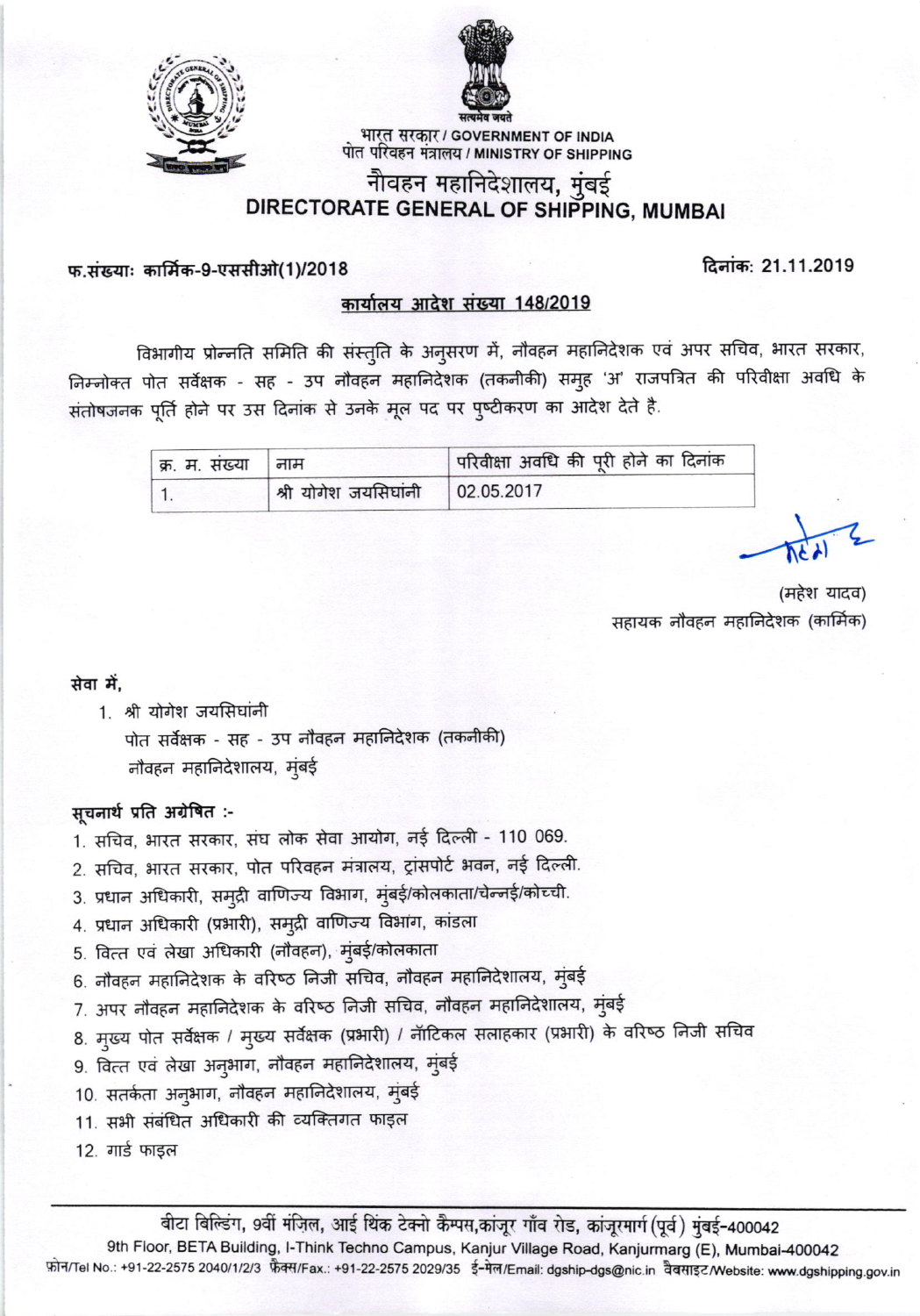



भारत सरकार/ GOVERNMENT OF INDIA पोत परिवहन मंत्रालय / MINISTRY OF SHIPPING

# नौवहन महानिदेशालय, मुंबई DIRECTORATE GENERAL OF SHIPPING, MUMBA!

F.No. PB-9 -SCO(l)/2018

Dated: 20/11/2019

# Office Order No. 148 / 2019

In pursuance of the recommendations of the Departrnental Promotion Committee, the Director General of Shipping and Additional Secretary to the Govt. of India orders confirmation of the following Ship Surveyor-cum-Deputy Director General (Technical) [Group 'A' Gazetted] their substantive post from the date of their satisfactory completion of the period of probation, as shown below:

| Sr.<br>No. | Name                    | Date of completion of<br>probation |
|------------|-------------------------|------------------------------------|
|            | Shri Yogesh Jaisinghani | 02.05.2017                         |

(Mahesh Yadav)

Asstt. Director General of Shipping (Personnel)

 $\mathcal{V}$ 

To,

Shri Yogesh Jaisingheni,

Ship Surveyor-cum-Deputy Director General (Technical), Mercantile Marine Department, Mumbai.

### Copy for information:

- 1. The Secretary to the Govt. of India, Union Public Service Commission, New Delhi -110 069.
- 2. The Secretary to the Govt. of India, Ministry of Shipping, Transport Bhavan, New Delhi.
- 3. The principal Officer, Mercantile Marine Department, Mumbai/Kolkata/Chennai/Kochi.
- 4. The principal Officer (i/c), Mercantile Marine Department, Kandla.
- 5. The Pay & Accounts Officer [Shipping], Mumbai/Kolkata.
- 6. Sr. PS to DG (S), DG. Shipping, Mumbai.
- 7. PA to Addl. DGS, DG. Shipping, Mumbai.
- 8. Sr. PS to Chief Ship Surveyor/ Chief Surveyor (i/c)/ Nautical Adviser (i/c)/.
- 9. F & A Branch, DGS, Mumbai
- 10. Vigilance Branch, DGS, Mumbai.
- <sup>1</sup>L Personal Files of the concemed
- 12. Guard File.

बीटा बिल्डिंग, 9वीं मंज़िल, आई थिंक टेक्नो कैम्पस,कांजूर गाँव रोड, कांजूरमार्ग (पूर्व) मुंबई- 400042 9th Floor, BETA Building, I-Think Techno Campus, Kanjur Village Road, Kanjurmarg (E), Mumbai-400042 फ़ोन/Tel No.: +91-22-2575 2040/1/2/3 फ़ैक्स/Fax.: +91-22-2575 2029/35 ई-मेल/Email: dgship-dgs@nic.in वैबसाइट/Website: www.dgshipping.gov.in